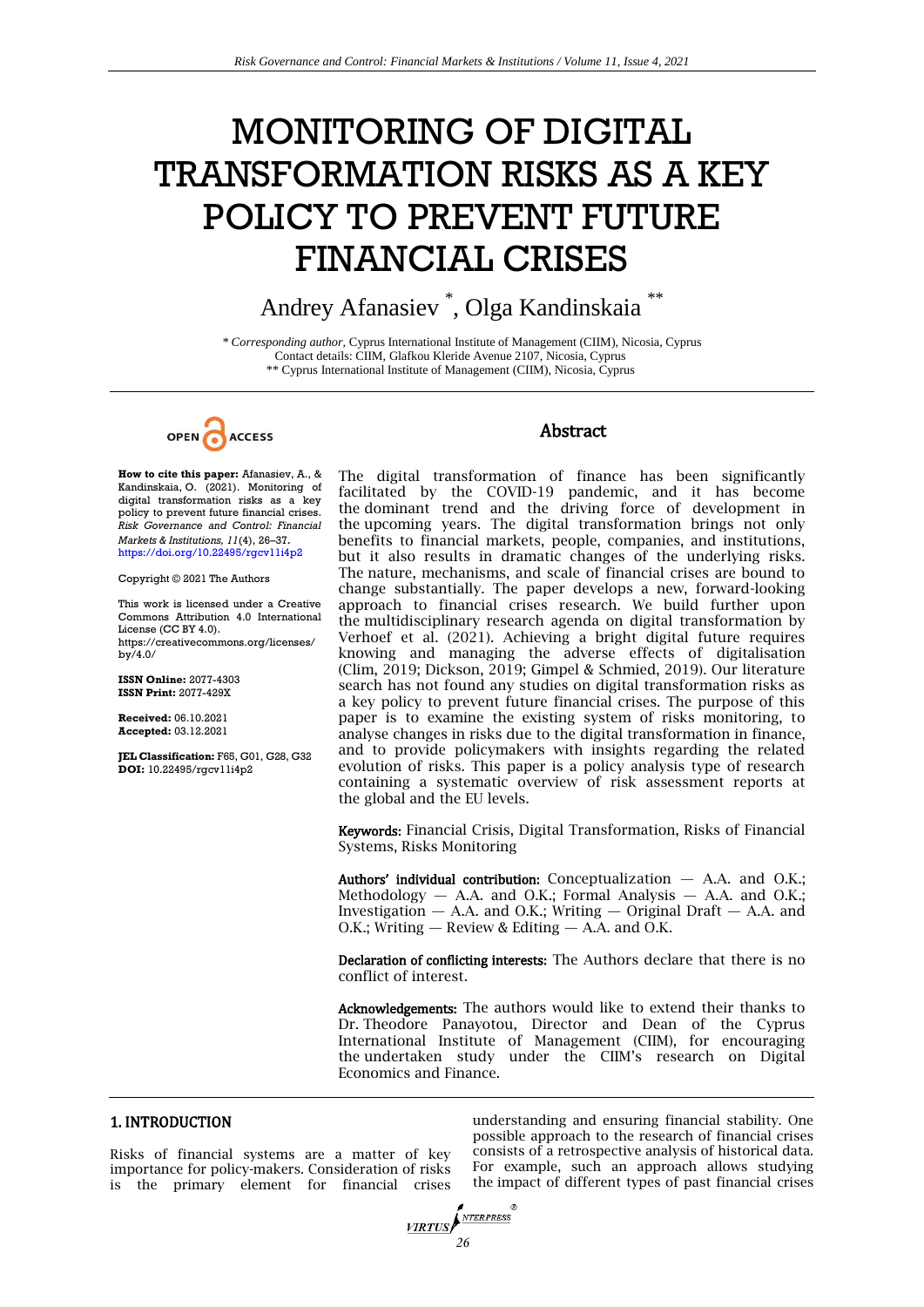(currency, banking, and debt) on the income of the poor during the crisis time (Nikoloski, 2011; Rewilak, 2017).

Meanwhile, as of now the financial system, and more generally the whole society, passes a unique point of its spiral development. The vector of evolution is defined by the trend of the digital transformation in all areas of human activities. The digital transformation has been significantly facilitated by the COVID-19 pandemic, and it is going to become the dominant trend and the driving force of development in the upcoming years.

The importance of digital transformation can be illustrated by Europe's example. The digital decade was announced in Europe in March 2021 (European Commission, 2021). The policy program sets a vision, targets, and avenues along four dimensions, which cover nearly every aspect of society: 1) digitally skilled population and highly<br>skilled digital professionals; 2) secure and skilled digital professionals; 2) secure and<br>substantial digital infrastructures; 3) digital infrastructures; 3) digital transformation of businesses; and 4) digitisation of public sectors.

This tremendous digital transformation will have risk implications and limit the applicability of historical experience due to fundamental changes in functionality of the financial system, as well as due to the transformation of the existing and<br>the appearance of new risks. The nature, the appearance of new risks. The nature, mechanisms, and scale of financial crises are bound to change substantially.

Under these circumstances, the importance of forward-looking studies of risks associated with the financial systems increases considerably. Such studies that would focus on the new characteristics of risks launched by the ongoing digital transformation would naturally supplement the historical (i.e., backwards-looking) approach to research.

This paper is a policy analysis type of research. The purpose of this paper is to examine the existing monitoring of risks associated with the financial system, to analyse changes in risks due to the digital transformation in finance, to provide insights regarding the related evolution of risks, which could be used by policy-makers for monitoring of risk and other purposes, including tracking the impact of macroeconomic shocks and designing policies that protect the more vulnerable groups in times of financial crises. Our findings show that the monitoring system established by the policymakers remains to be mainly focused on monitoring the financial system risks from the perspective of the traditional risks paradigm (credit, market, operational, etc.). Risks associated with the digital transformation of the industry are still monitored in a fragmental way. Recommendations on new indicators, changes in the risk monitoring system, and other policy implications are provided in a risk-by-risk breakdown. The paper's contribution is a systematic overview of risk assessment reports at the global and the EU levels. Furthermore, we emphasize that in the digital space, all geographical locations are equally distant. National and regional regulatory regimes might not be able to properly address risks of the digital finance. Thus, to ensure proper digital transformation risks monitoring and prevention of future financial crises, global cooperation between regulatory authorities shall be

improved by using common methodologies, consistent risk indicators, and unified databases.

The remainder of the paper is structured as follows. Section 2 highlights the literature review, whereas. Section 3 addresses various aspects of the research design, including data, and research methods. Section 4 presents a critical review of the existing risk monitoring system developed by policy-makers from the perspective of to what extent it incorporates monitoring of risks related to the digital transformation. The assessment is performed at two levels: global worldwide and European level of risk monitoring. Section 5 provides discussion and policy implications of the research, whereas Section 6 underlines the main conclusions of the study.

# 2. LITERATURE REVIEW

Numerous academic works study the safety and soundness of the global financial system as well as issues related to systemic risk reduction and relevant policy measures and regulatory reforms. A structured comprehensive overview of post-crisis regulatory research publications can be found, for example, in Meier, Rodriguez Gonzalez, and Kunze (2021).

The empirical studies on financial crisis and poverty can be classified as the past event study literature. For example, by using data on 187 banking crises in 126 countries over the period 1970–2009, Van Dijk (2013) examined the impact of a crisis on the economy and the financial sector as well as on health, education, poverty, and gender issues.

Another example of such empirical study is Nikoloski (2011), which estimated the aggregate impact of financial crises on poverty by employing a comprehensive panel dataset on 90 low and middle-income countries for almost 300 banking, currency, and debt crises identified in the past. A similar approach can be found in Rewilak (2017), who empirically investigated the impact of financial crises on the income of the poor by using annual data for 61 countries from 1973 to 2011.

Chen and Yeh (2021) complement the event study literature by investigating the impact of the recent COVID-19 shock on stock market performance by providing insights into both the pandemic impacts and the policy effects of monetary authority on industrial portfolio performance. Meanwhile, all publications related to the event study literature define the study object in the past.

Digital transformation is an ongoing innovative process with implications for all areas of human activity. Digital transformation and resultant business model innovation have fundamentally altered consumers' expectations and behaviours, putting immense pressure on traditional firms, and disrupting numerous markets. These wide changes increased the importance of transdisciplinary studies with respect to digital transformation. A multidisciplinary research agenda on digital transformation (including the following research topics: phases of digital transformation, digital resources, organization structure, digital growth strategies, metrics, and goals) is proposed by Verhoef et al. (2021).

*VIRTUS*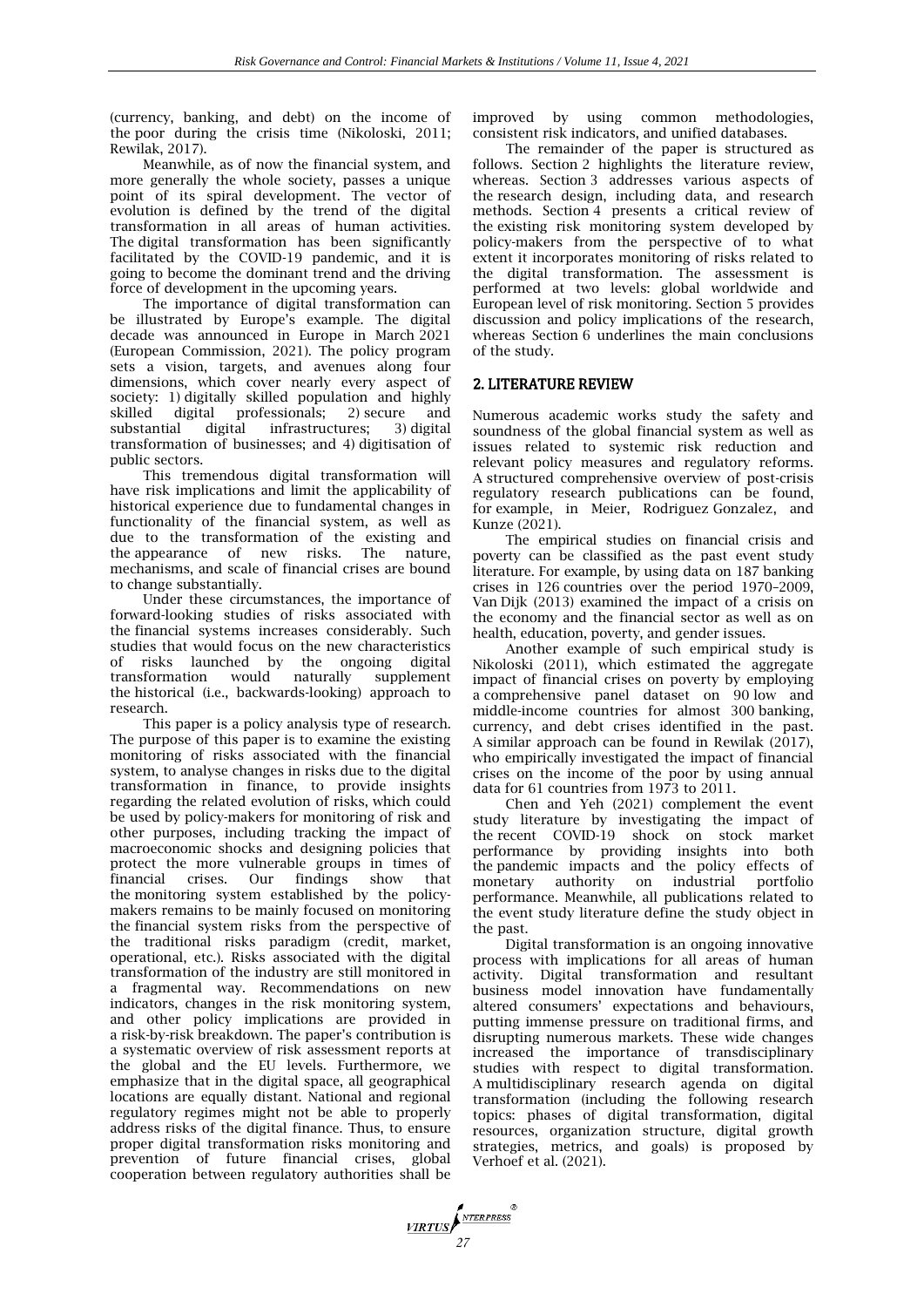Galaz et al. (2021) bring together previously disconnected research fields (i.e., studies of the wider social and economic implications of artificial intelligence (AI), research on systemic risk, and the sustainability sciences) to help guide future research, and inform current policy debates about the governance of AI. We conclude by posing broadly formulated research questions as a way to lay the foundation for transdisciplinary work across these diverse and until now poorly connected strands of research.

In contrast to the event study literature, in many cases the literature on digital transformation is forward-looking. Using as a starting point the importance of advanced technology products in the global production and trade, a big layer of the research literature devoted to the digital transformation is primarily focused on the advantages of the new innovative technologies and leave the associated risk beyond the scope of the studies. Wysokińska (2021) shows that leading technologies can allow Sustainable Development Goals (SDGs) to be achieved faster and more effectively. For these purposes, it is necessary to eliminate the persistent, significant income differences between developing and highly developed countries and disparities in access to the use of innovative solutions (including social innovation). These studies are very important but shall be complemented by digital risk-oriented studies as well.

Digital transformation is expected to bring greater tangible and intangible value, but changes do come with certain costs and risks, sometimes unforeseen. Achieving a bright digital future requires knowing and managing the adverse effects of digitalisation (Reddy & Reinartz, 2017; Ciurak, 2018; Clim, 2019; Dickson, 2019; Gimpel & Schmied, 2019). Meanwhile, our literature search has not found any studies on digital transformation risks as a key policy to prevent future financial crises, as well as an overview of risk monitoring system established by policy-makers from digital risks monitoring perspective.

# 3. RESEARCH METHODOLOGY

The choice of the research method is determined by the type of the research question. The conventional quantitative empirical methods are not applicable due to the forward-looking focus of the research question. The econometric modelling methods are concentrated on past crises and past experience. They do find causalities and provide explanations to the performance of the dependent variables, but for the past performance, i.e., in situations, which already took place.

Under the circumstances of the innovative digital transformation of finance, the common  $assumption$  — the past performance may serve as an indication of the performance in the future, which constitutes the core basis for the applicability of the empirical methods, is not suitable anymore. It is because of the radical changes in underlying risks, which are introduced by the digital transformation. The nature of risks facing the financial system depends on the functionality of the financial system, i.e., technologies applied by the incumbent financial institutions, organization of business processes, characteristics of products

and services provided to customers, channels of financial products and services delivery, etc. The comprehensive historical multi-country datasets, which form the basis for retrospective empirical studies, are not relevant to the research question of the current study. Various reports (regular and ad-hoc) published by policy-makers were used as inputs for the research.

The paper develops a new approach to financial crises research and contributes to the retrospective research methods of financial crises. It shifts the research considerations to the future as opposed to the analysis of historical phenomena.

In connection with this, a qualitative three-stage research method was chosen. The first stage includes a critical review and assessment of the existing risk monitoring system developed by policy-makers. The risk monitoring system is examined from the perspective of to what extent it incorporates monitoring of risks related to the digital transformation. Digital transformation is an ongoing process, which develops over time and, in particular, results in the appearance of new characteristics of risks. Risks associated with digital transformation are becoming progressively pronounced. Timely recognition of these new risks and inclusion of them into the monitoring system is of great importance for ensuring financial stability and financial crisis prevention. Our literature search has not found any such concise overview that has already been done.

The second stage of the research incorporates analyses of ongoing trends introduced by the digital transformation in the financial system, as well as the extrapolation of these trends to the future. One of the key questions addressed at this stage is: *What is the current profile of the risks undertaken by the financial intermediaries for income generation purposes and how is this profile going to change due to the digital transformation of finance*?

At the third stage, risk implications of the digital transformation in finance were derived and structured taking into account the fundamental changes to be introduced in the functionality of the financial system by the digital transformation. The study spreads to the financial system clients and provides considerations of the advances in the corporate governance principles in the digital age, potential changes in the companies' business models due to digital transformation, and reassesses basic principles of doing business with respect to the data-driven economy.

# 4. RESULTS: MONITORING OF DIGITAL TRANSFORMATION RISKS

# 4.1. Global risk reports

*The World Economic Forum* engages the foremost political, business, cultural, and other leaders of society to shape global, regional, and industry agendas. Since 2006, on an annual basis, the World Economic Forum publishes a report on major global risks, which require societal cohesion and global cooperation to resolve them. In its first report of 2006, the Global Risks Report sounded the alarm on pandemics and other health-related risks. That year, the report warned that the lethal flu, which spread would be facilitated by global travel patterns and

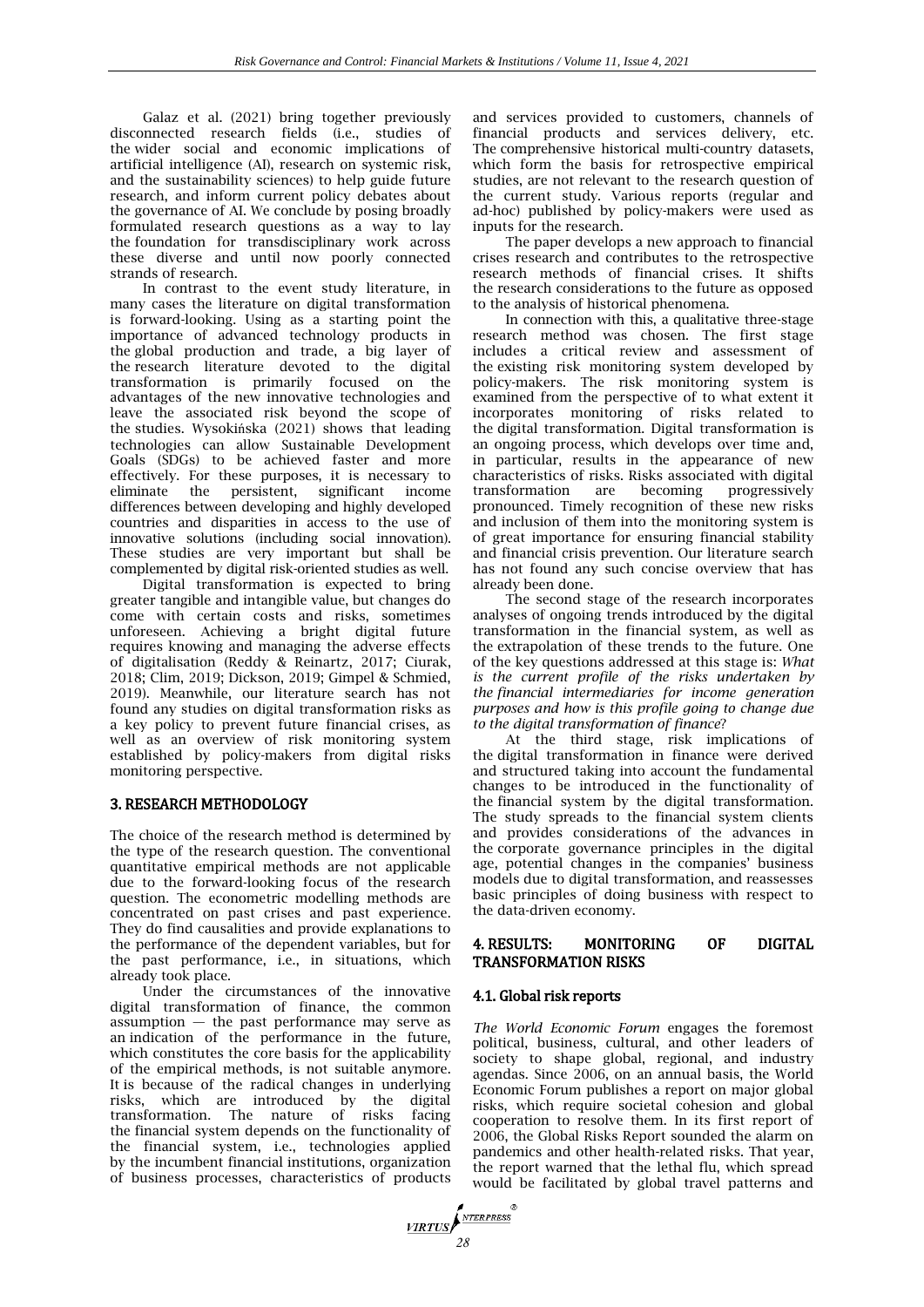uncontained by insufficient warning mechanisms, would present an acute threat. The 16th edition of the World Economic Forum's Global Risks Report of 2021 focuses on the risks and consequences of widening inequalities and societal fragmentation. As emphasized in the preface of the Report, disparities in health outcomes, technology, or workforce opportunities are partially the direct result of the dynamics the pandemic created, and partially of the already-present societal divisions that have widened, straining weak safety nets and economic structures beyond capacity. Whether the gaps can be narrowed will depend on the actions taken in the wake of COVID-19 to rebuild with a view towards an inclusive and accessible future. The gap between the "haves" and "have-nots" will widen further if technology access and ability remain disparate (World Economic Forum, 2021).

The 2021 Global Risks Report presents the aggregated results of a comprehensive survey, in which respondents were asked to assess the likelihood and the impact of individual risks. The risks are assessed against five dimensions: economic, environmental, geopolitical, societal, and

technological. The top risks identified in the Global Risks Report 2021 are presented in Table 1 below.

The definitions of the top technological risks, which have been defined in the World Economic Forum Report, are the following:

 *Digital power concentration* — concentration of critical digital assets, capabilities, and/or knowledge by a reduced number of individuals, businesses, or states, resulting in discretionary pricing mechanisms, lack of impartial oversight, unequal private and/or public access, etc.

 *Digital inequality* — fractured and/or unequal access to critical digital networks and technology, between and within countries, as a result of unequal investment capabilities, lack of necessary skills in the workforce, insufficient purchase power, government restrictions and/or cultural differences.

 *Information technologies (IT) infrastructure breakdown* — deterioration, saturation, or shutdown of critical physical and digital infrastructure or services as a result of a systemic dependency on cyber networks and/or technology: AI-intensive systems, the Internet, hand-held devices, public utilities, satellites, etc.

**Table 1.** Top global risks identified by the World Economic Forum in 2021

| Top risks (and their risk dimensions) by likelihood      | Top risks (and their risk dimensions) by impact        |
|----------------------------------------------------------|--------------------------------------------------------|
| 1. Extreme weather (environmental)                       | 1. Infectious diseases (societal)                      |
| 2. Climate action failure (environmental)                | 2. Climate action failure (environmental)              |
| 3. Human environmental damage (environmental)            | 3. Weapons of mass destruction ( <i>geopolitical</i> ) |
| 4. Infectious diseases (societal)                        | 4. Biodiversity loss (environmental)                   |
| 5. Biodiversity loss (environmental)                     | 5. Natural resource crises (environmental)             |
| 6. Digital power concentration (technological)           | 6. Human environmental damage (environmental)          |
| 7. Digital inequality (technological)                    | 7. Livelihood crises (societal)                        |
| 8. Interstate relations fracture ( <i>geopolitical</i> ) | 8. Extreme weather (environmental)                     |
| 9. Cybersecurity failure (technological)                 | 9. Debt crises (economic)                              |
| 10. Livelihood crises (societal)                         | 10. IT infrastructure breakdown (technological)        |

*Source: World Economic Forum (2021).*

As the 2021 Report stresses, "a widening digital gap can worsen societal fractures and undermine prospects for an inclusive recovery. Progress towards digital inclusivity is threatened by growing digital dependency, rapidly accelerating automation, information suppression and manipulation, gaps in technology regulation and gaps in technology skills and capabilities" (World Economic Forum, 2021, p. 8).

The risks imposed by the digital transformation had been highlighted by the World Economic Forum in the previous years as well: those included data fraud or theft, cyberattacks, and IT infrastructure breakdown. Digital power concentration and digital inequality are the new risks added in 2021. We may conclude that a growing number of technological risks is observed.

*The Financial Stability Board* (FSB) performs the regular monitoring of global trends, risks, and innovations of non-bank financial intermediation. The monitoring report, which is a key part of FSB's efforts to enhance financial system resilience, analyses the following financial stability risk metrics (Financial Stability Board, 2020):

- credit intermediation;
- maturity transformation;
- liquidity transformation;
- leverage.

The aspects of digitalisation and new risks due to reliance on new digital processes are discussed among the innovative trends in the non-bank financial intermediation:

 crypto-asset-based lending was reported in nine jurisdictions;

 digital-only non-banking financial companies are becoming involved in credit intermediation;

 consumer credit provided by FinTech companies, which credit granting process is supported by machine learning, allowing near-instant credit risk assessment and personalised offerings.

In the FSB working agenda there are topics relating to the financial stability, regulatory and supervisory implications of FinTech, the use of artificial intelligence and machine learning, RegTech, SupTech, and BigTech, as well as the reporting of cyber incidents for regulatory purposes (Financial Stability Board, 2021).

*The International Monetary Fund* (IMF) provides periodic assessments of global prospects in its regular reports, in order to maintain stability and prevent crises in the international monetary system. The IMF Global Financial Stability Report assesses global capital markets and financial imbalances and vulnerabilities that pose potential risks to financial stability. In the report, the financial vulnerabilities of the global financial system are elevated across the following dimensions: leverage, liquidity, maturity, and currency mismatches (International Monetary Fund, 2021). Concerning the digital transformation, it was noted that:

• The pandemic will likely induce structural changes and digital transformation in many economies.

*<u>VIRTUS</u>*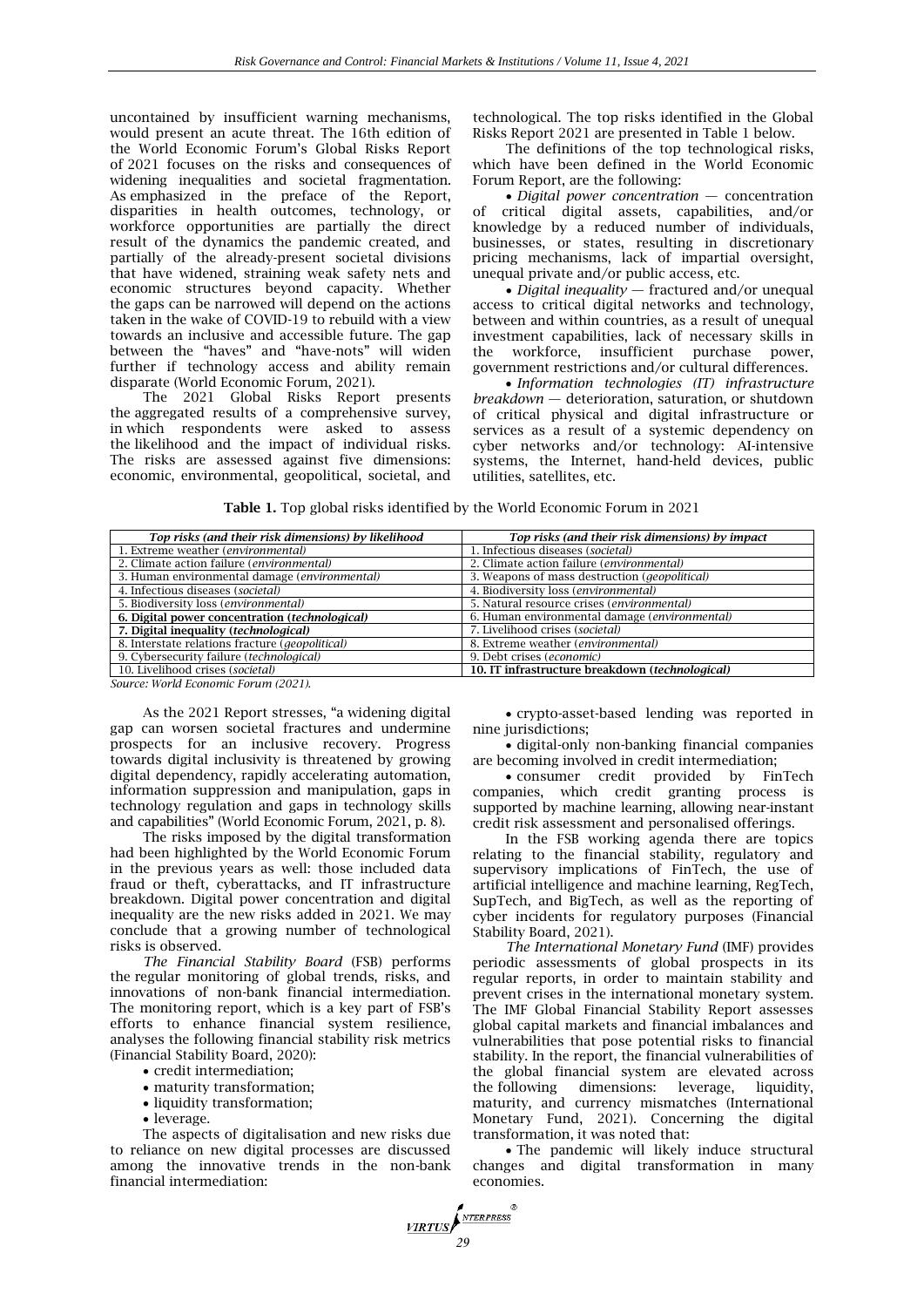Fiscal policies should enable a green, digital, and inclusive transformation of the economy.

*The World Bank* actively helps countries share and apply innovative knowledge and solutions to the challenges they face. There are many reports on digital technology published by the World Bank (for example, World Bank, 2016, 2018). In 2016 the World Bank introduced the Digital Adoption Index (DAI), which is a worldwide index that measures countries' digital adoption across three dimensions of the economy:

 people (expanding opportunities and improving welfare for people);

 government (the increasing efficiency and accountability of service delivery for the government); business (increasing productivity and

accelerating broad-based growth for business).

World Development Report 2021: Data for Better Lives differs by focusing on how the data, rather than the adoption of digital technology, can improve the lives of poor people (World Bank, 2021). The report addresses the tension between the tremendous potential of using data employing digital innovative technologies to improve the lives of poor people and the downsides of this opportunity, which can harm individuals, businesses, and societies $^{\text{\tiny{1}}}$ .

#### 4.2. European and industry level risk reports

*The European Commission* (EC) monitors Europe's overall digital performance and tracks the progress of EU countries in digital competitiveness by the Digital Economy and Society Index (DESI), which is published on an annual basis.

The DESI is composed of five principal dimensions, each divided into a set of each divided into a set sub-dimensions, which are in turn composed of individual indicators (European Commission, 2020a). The DESI dimensions are:

connectivity (types of broadband connection);

• human capital (basic and advanced skills);

 use of the Internet (content, communication, transactions);

 integration of digital technology (business digitisation, e-commerce);

digital public services (eGovernment, eHealth).

The digital transformation in finance is monitored by the e-Banking indicator, which captures the propensity of Internet users to perform online banking transactions (% individuals who used the Internet in the last three months).

*The European Systemic Risk Board* (ESRB) publishes reports on potential systemic risks arising in the financial sector on a regular and ad-hoc basis. In the latest available regular ESRB Risk Dashboard (European Systemic Risk Board, 2021a), which is prepared in cooperation with European Central Bank, systemic risks are analysed against the following dimensions:

 interlinkages and composite measures of systemic risk;

- macro risk;
- credit risk;

 $\overline{\phantom{a}}$ 

funding and liquidity;

- market risk;
- profitability and solvency;
- structural risk:
- risk related to central counterparties.

Risks related to digital transformation are not presented among a set of quantitative and qualitative indicators of systemic risk in the EU financial system.

The ESRB also publishes regular reports on potential EU non-bank financial intermediation risks. Reports aim to consider a range of systemic risks and vulnerabilities related to non-bank financial intermediation, including those related to interconnectedness, liquidity, and leverage. The monitoring is performed in several breakdowns: developments of main aggregated indicators; entity-based monitoring (investment fund sector and other financial institutions); activity-based other financial institutions); activity-based (derivatives, transactions, securitisation).

EU non-bank financial intermediation risks are combined by the ESRB as follows (European Systemic Risk Board, 2020a):

 risk-taking, liquidity risk, and risks associated with leverage;

interconnectedness and the risk of contagion;

 activity-related risks in derivatives and securities financing transactions;

• remaining gaps in data and risk metrics.

The risks associated with the digital transformation are considered in the report in the context of:

• So-called "global stablecoins", which are the second generation of crypto-assets, are focused on addressing the high volatility common to many crypto-assets. They are global in nature, create promising opportunities and as a result can leverage a large customer base, actively involved in the crossborder transaction. But, by doing this, stablecoins also create new risks for customers and the financial system as a whole. Risk mitigating mechanisms should be implemented in all components of the ecosystem of stablecoin arrangements (issuing stablecoins, managing the underlying assets, the transfer infrastructure, etc.).

 Faced with the rapid and global digitalisation and technological advances, policymakers and regulators will have to continue to monitor and coordinate closely.

• The continued transition towards automated, digital operations, algorithmic trading, the automation of transactions tailored to customer preferences supports the strong growth of the European Exchange-traded fund (ETF) market and involvement of that a growing number of institutions, which are willing to trade, as well as related risks.

In ad-hoc ESRB reports risks related to the digital transformation are considered from both perspectives:

• as a source of new risk, in particular, cyber risk (European Systemic Risk Board, 2020b);

 as a mitigation tool for existing systemic risks. In particular, risks related to the profitability and resilience of banks due to the prolonged environment of low (and even negative) interest rates can be addressed by banks' digital transformation and improving cost efficiency (European Systemic Risk Board, 2021b).

<sup>1</sup> See also an earlier research on this from Thales Group which concluded: "Organisations keen to gain a competitive edge through digital transformation are putting their data — and potentially their customers — at risk" (Dickson, 2019, p. 3).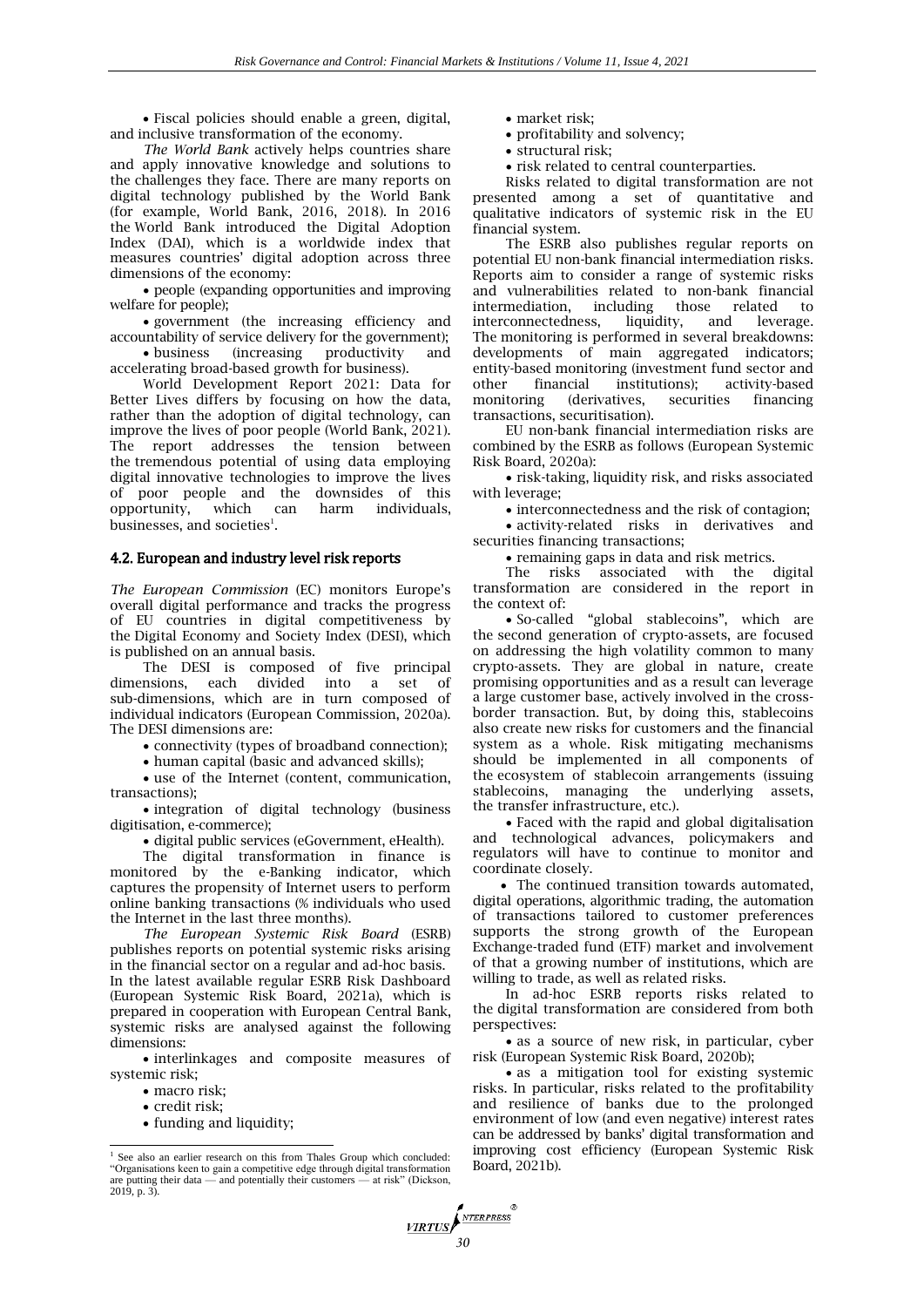*The European Central Bank* (ECB) monitors financial stability in line with its mission's objective to keep prices stable in the euro area. The Financial Stability Review is published by the ECB on a semiannual basis and analyses potential risks to financial stability. In the latest available Financial Stability Review (European Central Bank, 2021) the main highlighted trends are related to increasing concentration of risk in more vulnerable sectors and countries; increasing signs of asset quality deterioration; corporate zombification as postpandemic risks in the euro area; vulnerabilities to sharp increases in interest rates; climate-related risks to financial stability, etc.

The digital-related risks are considered in the following context:

 Given the low interest rate environment and profitability challenges may limit the required digital transformation.

 Crypto-assets are still not used widely for payments in the EU, so financial stability risks appear limited at present.

 Cyber incidents reported to the ECB increased mainly driven by incidents with malicious intent.

*The European Banking Authority* (EBA) is an independent EU Authority with its overall objectives to maintain financial stability in the EU and to safeguard the integrity, efficiency, and orderly functioning of the banking sector. The EBA publishes the Risk Dashboard report, which summarises the main risks and vulnerabilities in the banking sector in the EU by looking at the evolution of risk indicators among a sample of banks across the EU. The Risk Dashboard is prepared quarterly and includes indicators set up in

four "classical" risk assessment dimensions: solvency, credit risk, and asset quality, market risk, profitability, as well as liquidity, and funding.

In the latest available Risk Dashboard (European Banking Authority, 2020) the risks of digitalisation in the EU banking industry are discussed in the context of operational resilience:

 Phishing attempts and other types of cyberattacks are becoming more common.

 Due to the increasing share of digital-savvy clients and remote working banking staff, technology-related disruptions might have a significant impact.

 The increase in remote customer onboarding may expose banks to additional money-laundering and terrorist financing risks, as well as reputational risks.

*The European Insurance and Occupational Pensions Authority* (EIOPA) promotes a sound regulatory framework for and consistent supervision of insurance and occupational pensions sectors in Europe. In the regular EIOPA Risk Dashboard risks are assessed in the following breakdown: macro risks, credit risks, market risks, liquidity and funding risks, profitability and solvency, interlinkages and imbalances, insurance (underwriting) risks, market perceptions (European Insurance and Occupational Pensions Authority, 2021). There are no special considerations for digital-related trends in this report. Meanwhile, the matters related to digital transformation are analysed in some other reports and publications. For example, to assess the risks and key vulnerabilities for the insurance sector, EIOPA conducted a survey among national competent authorities (see Table 2 below).

**Table 2.** Top risks for insurance and occupational pensions sectors

| Top six risks in terms of materiality for<br>the insurance sector | Top six risks in terms of materiality for<br>the occupational pensions sector |
|-------------------------------------------------------------------|-------------------------------------------------------------------------------|
| Macro risks                                                       | Macro risks                                                                   |
| Market risks                                                      | Market risks                                                                  |
| Credit risks                                                      | Profitability/Portfolio performance                                           |
| Profitability and solvency risks                                  | Credit risks                                                                  |
| Risks related to digitalisation                                   | Reserve and funding risks                                                     |
| Underwriting risks                                                | Risk related to digitalisation                                                |

*31*

**VIRTUS** 

NTERPRESS

*Source: European Insurance and Occupational Pensions Authority (2020).*

The inclusion of risks related to digitalisation into the top risks was mainly triggered by cybersecurity risk. At the same time, the number of cybersecurity insurance products is increasing. This trend contributes to mitigating the negative effects of cyber-attacks on financial stability.

*The European Securities and Markets Authority* (ESMA) contributes to safeguarding the stability of the EU's financial system by enhancing the protection of investors and promoting stable and orderly financial markets. The ESMA Risk Dashboard provides an assessment of risk in the following categories: liquidity, market, contagion, credit, operational and assessment of the following risk drivers: macroeconomic environment; interest-rate environment; sovereign and private debt markets; infrastructure disruptions; political and event risks (European Securities and Markets Authority, 2021a).

In addition to the traditional framework of risks, ESMA Report on Trends, Risks, and Vulnerabilities (European Securities and Markets Authority, 2021b) provides financial innovation

scoreboard. The ESMA financial innovation scoreboard is a framework that provides a ranking relating to product financial innovations that require deeper analysis and potential policy responses.

The ESMA financial innovation scoreboard includes the following dimensions:

crypto-assets;

distributed ledger technology;

 machine learning, artificial intelligence, and big data;

• the cloud and digitalisation;

• regulatory and supervisory technology (RegTech and SupTech);

• crowdfunding.

*The Joint Committee* (JC) has been established by the three European Supervisory Authorities (EBA, EIOPA, and ESMA) as a forum to strengthen cooperation between the authorities.

Under the umbrella of the JC, the European Forum for Innovation Facilitators was established. The forum provides a platform for supervisors to share experiences from engagement with firms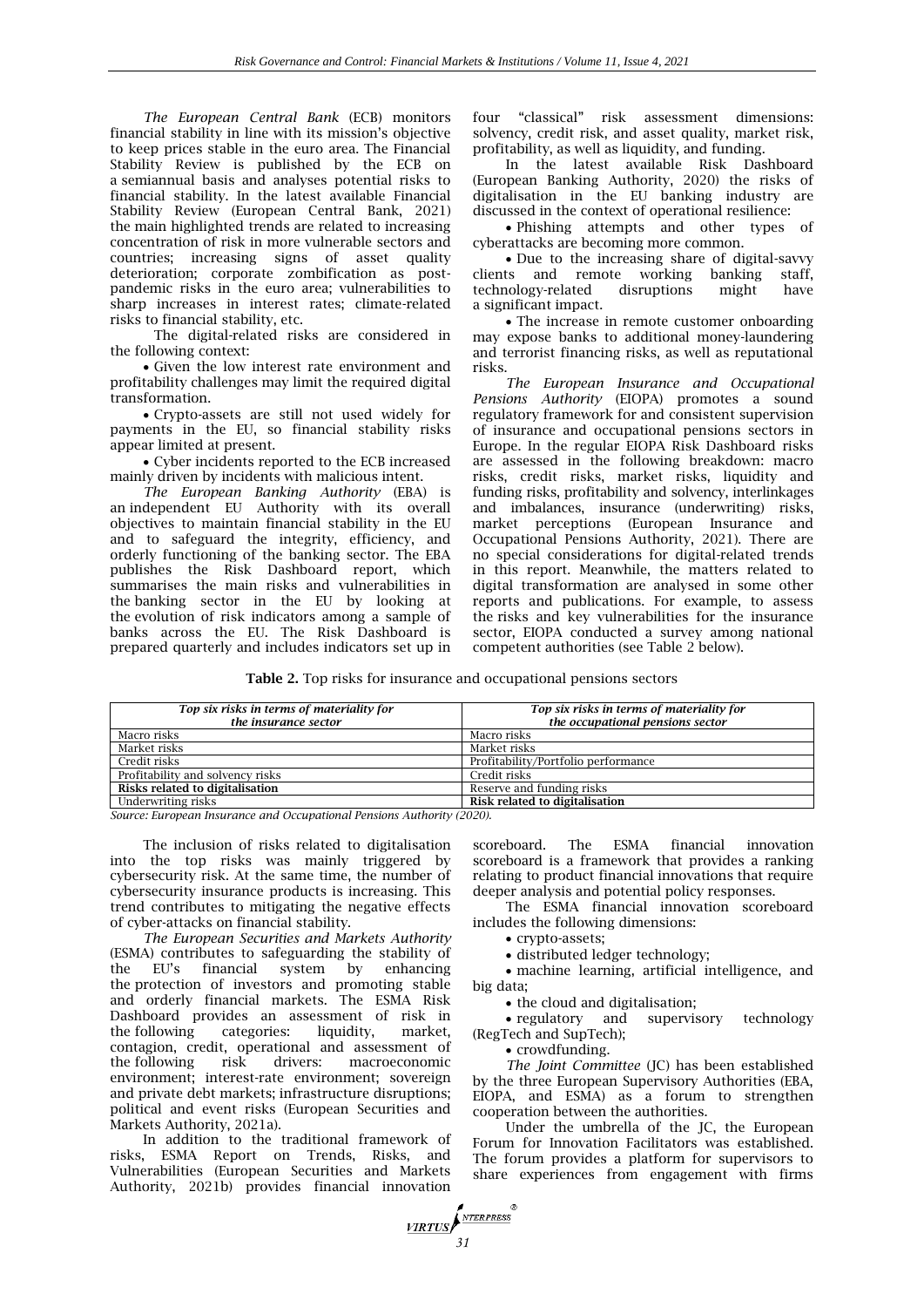through innovation facilitators (regulatory sandboxes and innovation hubs), to share technological expertise, and to reach common views on the regulatory treatment of innovative products, services, and business models, overall boosting bilateral and multilateral coordination.

The JC publishes Report on Risks and Vulnerabilities in the EU Financial System regularly (Joint Committee, 2020, 2021). In these reports,<br>the JC highlights that rapid technological highlights that rapid technological developments in the area of crypto-assets and distributed ledger technology accompanied with the changes in business processes of financial institutions due to the COVID-19 pandemic result in more pronounced information and communications technology risks, including cybersecurity risks.

# 5. DISCUSSION AND POLICY IMPLICATIONS

The review of the existing risk monitoring system established by policy-makers provided in Section 4 and summarized in Appendix, Table A.1 allows the following assessment:

 Although policy-makers express more and more concerns that risks associated with the digital transformation are becoming progressively pronounced, the monitoring system remains to be mainly focused on monitoring the financial system risks from the perspective of the traditional risks paradigm. Risks associated with the digital transformation of the industry are monitored in a fragmental way, mainly through topic-focused ad-hoc reports.

 There are numerous monitoring reports prepared by different bodies for various purposes, which are based on disparate sets of data. As a result, reports provide to some extend a comprehensive but narrowed view on risks.

• The typical frequency of regular reports is quarterly, semi-annual or annual. The frequency of macroeconomic trends monitoring can be assessed as adequate. Meanwhile, reassessment might be needed in case of generation of demand needs by fast changes in the financial system and supply capabilities as a result of the implementation of new reporting tools in the process of the digital transformation.

In order to identify the requirements for monitoring of risks associated with the digital transformation in finance, an analysis of trends and properties of structural changes triggered by digital technologies is needed.

―Going digital‖ is becoming a dominant unavoidable trend of social development. The trend is facilitated by policy measures and as a result, digital innovations are becoming more and more pervasive, and there is hardly a single aspect of life that is not affected by digital technologies.

The research literature (Verhoef et al., 2021) identifies three phases of using digital technologies (ordered from less to more advanced):

 *digitization* (the encoding of analog-form information onto a digital format);

 *digitalisation* (using of IT technologies to alter existing business processes);

 *digital transformation* (the most pervasive phase, which affects the whole company and its ways of doing business).

From the risk perspective, the evolution of the financial system to digital finance implies the evolution of risks as well. Thus, the risk monitoring structure should include digital transformation progress indicators. Examples of such progress indicators may include a share of digitally generated revenue, a share of digitally distributed products and services, a share of digitally onboarded clients, a share of financial institutions using cloud computing, etc.

Three stages of "going digital" are applicable to all industries. The financial service industry is in an advanced position in comparison with many other industries. The current status of finance can be assessed as a transition from the "digitalisation" stage to the "digital transformation" stage. The digital transformation affects the whole company, organization of business processes, corporate governance, the ways of doing business in general. At the industry level, the process of digital transformation can be monitored by soft indicators, like a share of financial institutions having a digital transformation strategy, the inclusion of issues related to digital technologies into the agenda of the board of directors.

It should be made clear that "going digital" is a one-way transformation process. There is no chance to switch back to old technologies. For example, when a bank closes its physical branch network and starts using Internet-based distribution channels for providing products and services to clients, in case of a temporary disruption of digital technologies the bank will not be able to restore the branch network within a reasonable time.

All three global technological risks, highlighted by the World Economic Forum (see Subsection 4.1), are in substance refer to risks of not having access to new digital technologies. They are differed by a reason of access disruption:

 *Digital inequality* — risks of unequal access to critical digital networks and technology. The digital transformation of the economy might increase the gap between developed and poor countries. Countries, which start the process of digital transformation later or at a slower pace, will face a growing inequality gap in comparison with more advanced economies. This statement is a simple consequence of a basic exponential over time development model, an assumption regarding higher exponential power as a result of the digital transformation and properties of the exponential function. This risk can be monitored by progressing indicators set up at a country level.

 *Digital power concentration* — risks of access to digital technologies disruption due to someone's discretionary decision. The risk can significantly contribute to the systemic risk of the financial services industry. The risk can be monitored by technology reliance indicators.

 *IT infrastructure breakdown* — risks of a systemic dependency on an IT technology. Once we started to rely on digital technology we cannot stop doing this. Any interruption or limited access to technologies constitutes a material risk for business. The risk of IT infrastructure breakdown can be classified as a type of operational risk<sup>2</sup> under the conventional risk management framework.

 <sup>2</sup> Operational risk is defined as the risk of loss resulting from inadequate or failed internal processes, people and systems or from external events. This definition includes legal risk, but excludes strategic and reputational risk (Basel Committee on Banking Supervision, 2011).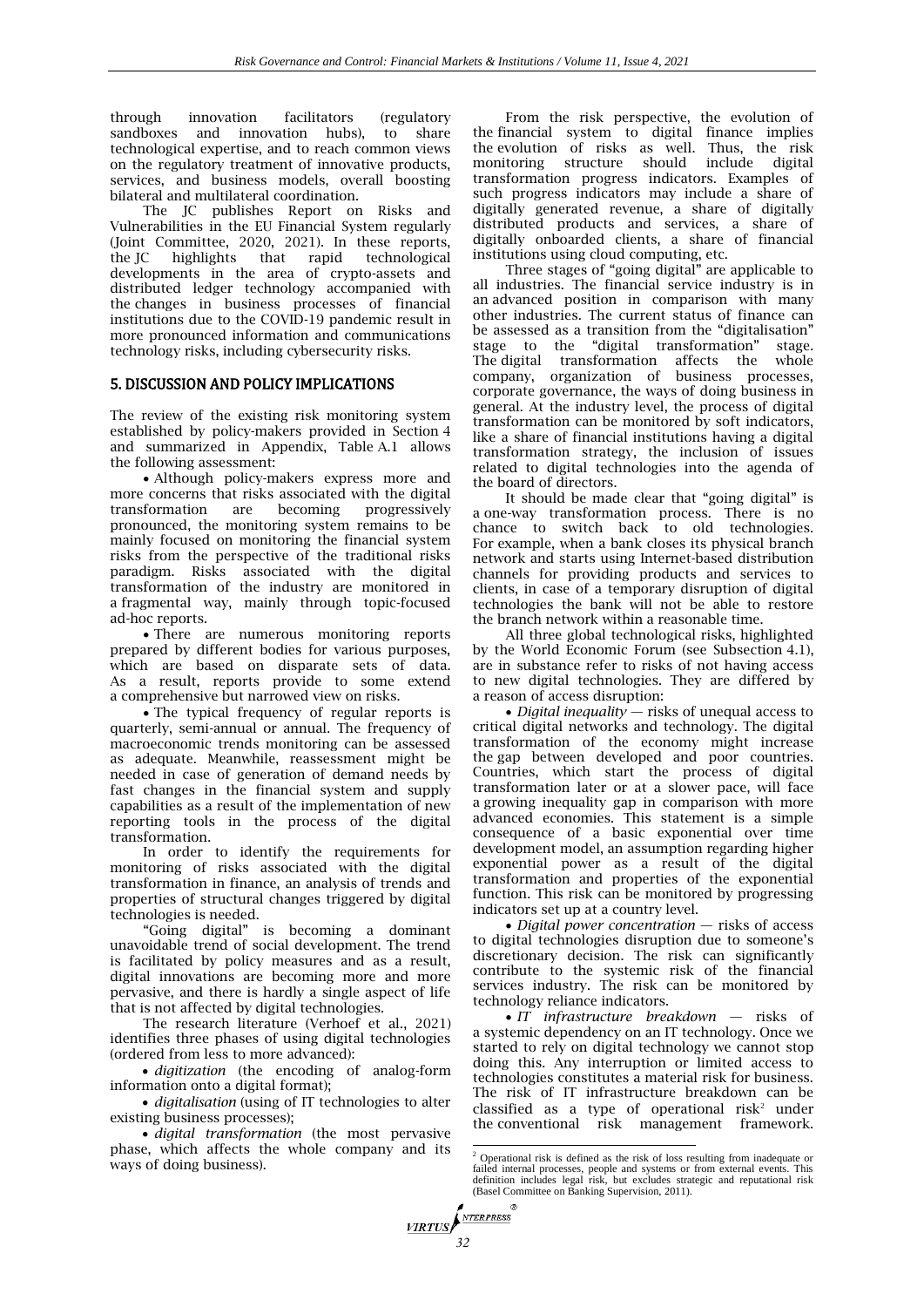The risk should be monitored at an entity and industry levels. The risk can be addressed by the duplication of crucial importance systems,<br>business contingency planning, and other business contingency planning, and other operational resilience measures.

We live in a three-dimensional space evolving over time. However, there is no "physical distance' dimension in the space of the digital world. All geographical locations are equally distant. One of the priorities of the European digital finance strategy is to tackle fragmentation in the digital single market for financial services, thereby enabling European consumers to access cross-border services and helping European financial firms' scale up their digital operations (European Commission, Financial Stability, Financial Services and Capital Markets Union, 2020b). National and regional regulatory regimes are not adequate to address globalization risks in the world of digital finance. The risk can materialize in a geographical location and spread all over the world. There are two main systemic risk distribution channels: liquidity channel and insolvency channel (Vanini & Broumandi, 2018). Both channels remain after the digital transformation in finance. In connection with this, cooperation between regulators should be improved (unified regulations, common databases, consistent monitoring, using AI for supervision, etc.).

Time is also altered by digital transformation. Many business processes are executed faster. A digital transforming economy can be approximated by a basic two-segment model: a traditional (not transformed yet) part of the economy with a normal speed of time; and a digitally transformed part of the economy, in which time is ticking faster. The phenomenon could be illustrated by the following example. Digital giant Google grew by about 20% per year (in terms of total assets); meanwhile, the USA's GDP grew by about 4% per year. This could be reworded as Google experiences "five annual cycles per year" or, in other words, Google experiences fivefold faster time. The co-existence of traditional and transformed companies in the same economy will challenge the most fundamental principle of finance  $-$  the time value of money: the innovative companies can accept a higher discounting rate, so investment flows will be forwarded to these companies.

The traditional multi-layer analysis of risk at the level of economy, industry, and a particular company is not fully applicable with respect to the digital transformation process because the boundaries are disappearing. The dilution of boundaries of the financial services industry was caused by the appearance of the FinTech companies, emerging of new forms of intermediation in the financial system (open banking, banking as a service (BaaS)), penetration into financial markets companies from other industries (Remolina, 2019). This phenomenon takes place for other industries in the process of digital transformation as well. Platform companies operate across multiple industries (transportation, finance, healthcare, food, etc.) and use networks to deliver new business models and disrupt incumbents. From the risk perspective, this trend implies a possibility of imagination of financial system risks outside formally regulated and supervised perimeter of licensed companies.

Even corporations as a form of business organization are questionable. The rise of digital technologies is forcing companies to reconsider how they organize themselves. They cannot be static hierarchies anymore. Digital technologies have changed consumer behaviour (consumers do not appreciate mass production anymore). They also change the expectations of employees and investors (the owners of corporations).

A "linear" business model traditionally adopted by corporations whereby the company gathers together various "inputs" (raw materials, components, or knowledge/information), which are then combined, thus adding value is not sustainable anymore. Digitalisation supports increasing returns to scale and scope in the form of network effects. Corporations have to interact with their customers. Companies need to become innovation machines, and this means that every firm needs to become a "tech" company and a "media" company (Fenwick & Vermeulen, 2019).

The rise of a platform-based business model promises a more decentralized, efficient, and less formal style of business management. Examples include a "social" platform (Facebook, Instagram), an "exchange" platform (Amazon, Airbnb), a "content" platform (YouTube, Medium), a "software" platform (GE's Predix, Microsoft's GitHub), or even a "blockchain" platform (Ethereum, EOS) (Fenwick & Vermeulen, 2019). A technology-driven ecosystem is not simply a "company that uses technology". A technology-driven ecosystem adopts a business model that is characterized by economies of scale and network effects, deriving from the centrality of software in all of its operations.

Decentralized, high-performance teams are driven by a culture of entrepreneurship, and tech-driven innovations are the focus of this style. The competitive advantage of companies is not determined internally anymore but by the strength of partners and ecosystems that they work with (Verhoef et al., 2021). Companies become complex, dynamic ecosystems comprising diverse, interacting elements. The growing complexity of interconnections and the accelerating pace of changes create a risk of losing management control by centralized bodies (or decentralized structures, like in the case of distributed ledger technology).

Any decision-making process should be supported by appropriate data available in a timely manner. It was observed during the global financial crisis 2008–2009 that financial institutions were unable to manage their risks properly and react to a fast-changing environment because of weak risk data aggregation capabilities and reporting practices (Basel Committee on Banking Supervision, 2013). These deficiencies had severe consequences to the financial institutions themselves and the stability of the financial system as a whole. Due to the digital transformation in finance, this risk becomes even more pronounced and as a consequence should be properly monitored.

From the strategic risk point of view, the high speed of the digital transformation and deep structural changes, when even core structures, processes, concepts, and principles are subject to review and reengineering, create a situation where our prior experience has limited applicability, which

*MRTUS*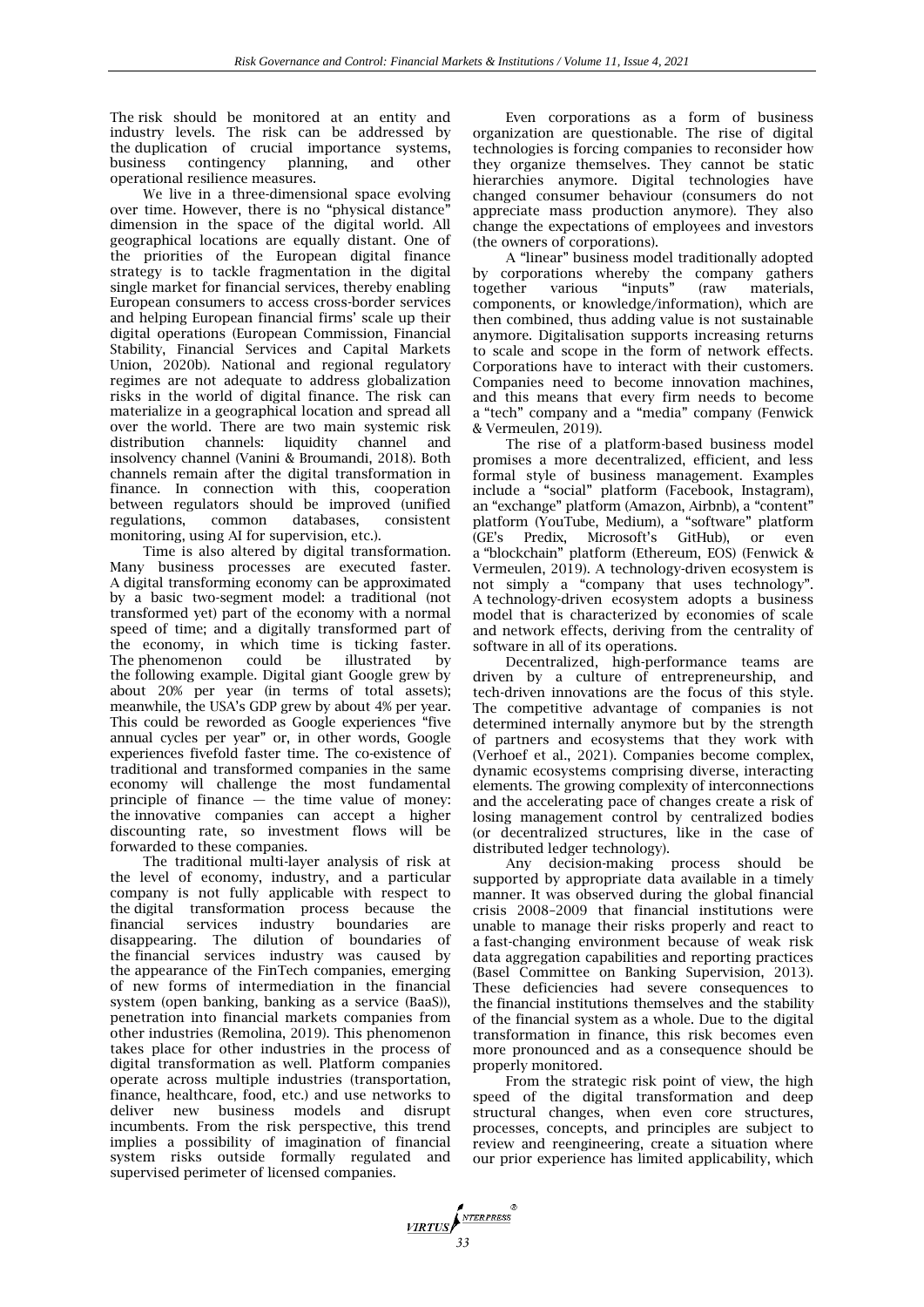in turn raises significant management challenges and introduces serious risks.

The digital technologies allow the very low marginal costs for serving additional customers and because of that facilitate the appearance of the concentrated market structures and result in a "winner-take-all" network effect. Therefore digital technologies create a huge potential for concentration risk. Concentration risk is well studied in traditional risk management. Diversification is the main tool of concentration risk mitigation, but in the world of digital finance, the concentration risk might take new features. The new systemic risk stemming from the concentration of data, i.e., market power, in the hands of dominant BigFech firms enforces the old systemic risk represented by banks that were "too-big-to-fail" or "too-connected-to-fail".

The problem of data and market power concentration is particularly relevant for developing economies in which major companies can undermine local competition and innovation. In this context, data privacy laws can help to address the risks of data monopolies by limiting the rights of private companies regarding the collection and use of data (Sergeev, Arner, & Charamba, 2021).

One of the digitally transformed processes is the process of extracting information from data. The process evolves from the paper-based encoding of data, where data can be processed by humans, through analog encoding to digital encoding of data, which could be processed by computers. To the human mind, big data is meaningless noise; to computers, it is an information mine (Ciurak, 2018). The ability of computers to extract systematic information out of this noise underpins the value of data in emerging society. The economy becomes a data-driven system and data becomes a new factor of economic production along with raw materials, tangible or intangible assets, and human capital. Therefore the digital transformation provides a new level of prosperity by more optimal distribution of existing resources and adding value by using data as a production factor. The related risks are presented by the cyber risk, in particular, risks of data integrity, availability, and confidentiality.

The financial intermediaries perform important economic roles like credit intermediation and maturity transformation. By undertaking what types of risks the incumbent banks can prove their economic value and generate their profits? The data published by the EU supervisors allows addressing this question.

**Table 3.** Aggregated statistical data of EU Banking System as of December 2019

| Capital requirements <sup>1</sup> |      | Assets composition <sup>2</sup> |      | Profitability <sup>3</sup>    |      |
|-----------------------------------|------|---------------------------------|------|-------------------------------|------|
| Liquidity risk                    | 0%   | Cash balances                   | 8%   |                               |      |
| Credit risk                       | 85%  | Loans and advances              | 64%  | Net interest income           | 58%  |
| Market risk                       | 3%   | Equity and debt securities      | 15%  | Net trading income            | 10%  |
| Operational risk                  | 10%  | Derivatives                     | 8%   | Net fee and commission income | 29%  |
| Other risks                       | 2%   | Other assets                    | 5%   | Other income                  | 3%   |
| Total                             | 100% | Total                           | 100% | Total                         | 100% |

*Notes: <sup>1</sup> Capital requirements for a particular risk to total capital requirements, %.*

*<sup>2</sup> Particular type of assets to total assets, %.*

*<sup>3</sup> Particular income to total net operating income, %.*

*Source: European Banking Authority (2019a, 2019b).*

From Table 3 one can conclude that the major risk undertaken by the European banks is the credit risk. The share of this risk varies in the range of 60–85% in terms of different metrics (capital allocated for a particular risk, assets, or income). The share of the market risk is much lower in the range of 5–15%. The operational risk as a rule is not undertaken on purpose, but it is unavoidable as it is embedded in all business processes of a bank. The operational risk, which occupies the range of about 10–30%, can be considered as the risk associated with fees and commissions services like processing of payments, issuance of debit cards, etc. On average investment firms have a different risk profile (Federal Financial Supervisory Authority & Deutsche Bundesbank, 2019). The indicative distribution is thereby: credit risk about 30–40%; market risk 30-60%; operational risk 10–30%.

Advances in digital technology are changing the very nature of banking, and therefore they change the characteristics of the financial and operational risks. The banking process of loan granting and credit risk undertaking is changing by the Internet peer-to-peer lending platforms (crowdlending). Diversification of credit exposures moves from an entity (bank) level to the level of particular funds provider. Due to automation of the lending process granularity of the credit exposures effectively goes to zero. Instead of having

one million euro exposure to a borrower, using a crowdlending platform, it is possible to create a portfolio of one million exposures amounting to one euro each. Algorithmic and high-frequency trading change characteristics of market risk: trading positions open just for a few fractions of a second subject to limited volatility, i.e., risk, due to limited potential for price changes during a very short period. Operational risk increases significantly due to the significantly increased number of interconnections between elements of the system and the transformation of the business processes into a digital form. Cyber risk becomes very pronounced.

Attention should be given by academics and policy-makers to the changing nature of banking risk (Broby, 2021). New indicators, which substitute risk metrics presented in Section 4 (see Appendix, Table A.1 at the end), should be introduced.

# 6. CONCLUSION

Digital innovations bring to the financial system incredible changes. The core concepts of the world of finance are subject to critical reassessment and modification: corporate governance principles, agency problem, time value of money, etc. New actors appear in the financial services industry: FinTech companies, mixed activity groups provide

*MRTUS*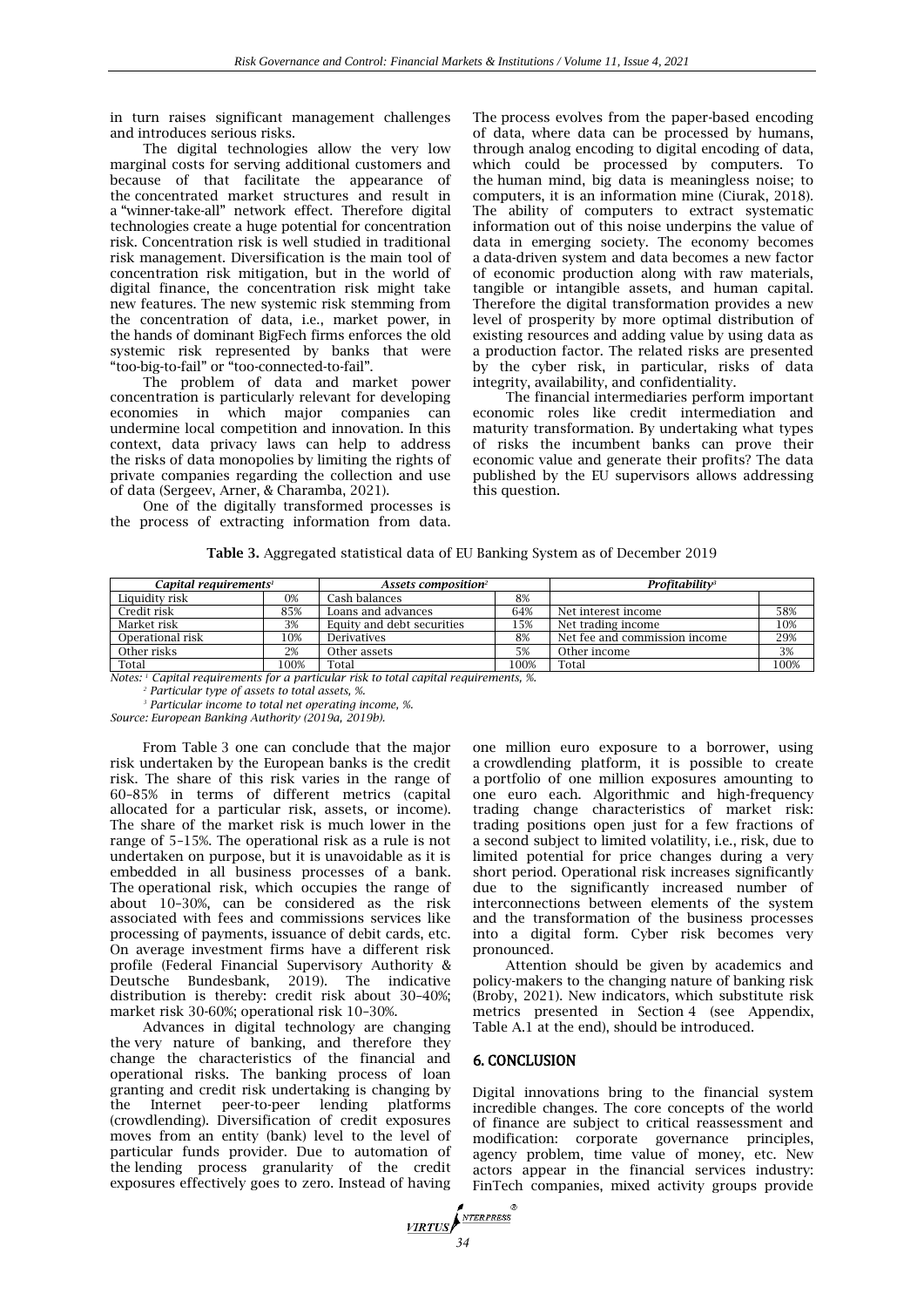both financial and non-financial services, the so-called process of "platformisation" in finance. New products, which are designed for funds, income, as well as risks, are enabled by digital technologies. These products are becoming data-driven, customized, and targeted. Network effects are a core part of digital finance.

These changes are not free of risks; they change the nature, complexity, and magnitude of risks anticipated by the finance institutions. These new risks, which may be characterised by higher concentration, variability of characteristics, greater spreading speed, require close monitoring because of the threats they could pose to financial stability. The monitoring system should adapt to be able to incorporate ongoing amendments in inherent risks imposed by the digital transformation in finance.

Our findings show that the monitoring system established by the policy-makers remains to be mainly focused on monitoring the financial system risks from the perspective of the traditional risks paradigm (credit, market, operational, etc.). Risks associated with the digital transformation of the industry are still monitored in a fragmental way. It is recommended to introduce into the risk monitoring framework the digital transformation progress indicators as discussed in Section 5.

There are dozens of risk monitoring reports published by regulatory authorities, some of which are presented in Appendix, Table A.1: summary overview of risk assessment reports. On one hand, it is reasonable to have a specific report designed by a policy-maker for its particular objectives. On the other hand, such an approach is not consistent with the nature of risks introduced by digital transformation. In the digital space, all geographical locations are equally distant. National and regional

regulatory regimes might not be able to properly address risks of the digital finance. Thus, to ensure proper digital transformation risks monitoring and prevention of future financial crises, global cooperation between regulatory authorities shall be improved by using common methodologies, consistent risk indicators, and unified databases.

Another finding of the study is that the current risk profile of the financial institutions, when commercial banks undertake mainly credit risk and investment firms undertake mainly a market risk for income generation purposes is going to be changed. The competition among human experts in lending and trading is substituted by the competition among lending and trading bots empowered by artificial intelligence. Various IT-related forms of operational risk, as well as concentration risk, are becoming more pronounced. The intermediary role of the traditional financial institutions is challenged by FinTech companies and distributed ledger technologies. The increased competition might be a reason for excessive risk undertaking.

The active phase of the digital transformation, dynamic appearance of new innovative technologies, and quick evolution of the related risks impose significant limitations on the research outcomes. The forecast analysis cannot be comprehensive at this stage of digital transformation due to numerous unforeseen changes. From the policy-making perspective, the implication is that the risk framework shall be designed as an evolving dynamically adjustable system. The progressively growing importance of risks associated with digital transformation presents a great challenge and an interesting scope for further research.

# **REFERENCES**

- 1. Basel Committee on Banking Supervision. (2011). *Principles for the sound management of operational risk*. Retrieved from <https://www.bis.org/publ/bcbs195.pdf>
- 2. Basel Committee on Banking Supervision. (2013). *Principles for effective risk data aggregation and risk reporting*. Retrieved from <https://www.bis.org/publ/bcbs239.pdf>
- 3. Broby, D. (2021). Financial technology and the future of banking. *Financial Innovation, 7*(1), 47. <https://doi.org/10.1186/s40854-021-00264-y>
- 4. Chen, H.-C., & Yeh, C.-W. (2021). Global financial crisis and COVID-19: Industrial reactions. *Finance Research Letters, 42*, 101940.<https://doi.org/10.1016/j.frl.2021.101940>
- 5. Ciurak, D. (2018). The economics of data: Implications for the data-driven economy. *Data Governance in the Digital Age*.<https://doi.org/10.2139/ssrn.3118022>
- 6. Clim, A. (2019). Cyber security beyond the industry 4.0 era. A short review on a few technological promises. *Informatică Economică, 23,* 34–44[. https://doi.org/10.12948/issn14531305/23.2.2019.04](https://doi.org/10.12948/issn14531305/23.2.2019.04)
- 7. Dickson, F. (2019). Digital transformation puts data at risk. *Network Security, 2019*(2), 3. [https://doi.org/10.1016/S1353-4858\(19\)30017-0](https://doi.org/10.1016/S1353-4858(19)30017-0)
- 8. European Banking Authority. (2019a). *Supervisory disclosure. Aggregate statistical data 2019*. Retrieved from <https://www.eba.europa.eu/supervisory-convergence/supervisory-disclosure/aggregate-statistical-data>
- 9. European Banking Authority. (2019b). *The EBA risk dashboard: Data as of Q4 2019*. Retrieved from <https://www.eba.europa.eu/risk-analysis-and-data/risk-dashboard>
- 10. European Banking Authority. (2020). *The EBA risk dashboard: Data as of Q4 2020*. Retrieved from <https://www.eba.europa.eu/risk-analysis-and-data/risk-dashboard>
- 11. European Central Bank. (2021). *Financial stability review*. Retrieved from [https://www.ecb.europa.eu/pub](https://www.ecb.europa.eu/pub/financial-stability/fsr/html/index.en.html) [/financial-stability/fsr/html/index.en.html](https://www.ecb.europa.eu/pub/financial-stability/fsr/html/index.en.html)
- 12. European Commission. (2020a). *The Digital Economy and Society Index (DESI) 2020*. Retrieved from <https://digital-strategy.ec.europa.eu/en/policies/desi>
- 13. European Commission, Financial Stability, Financial Services and Capital Markets Union. (2020b). *Digital finance package: Digital finance strategy*. Retrieved from [https://ec.europa.eu/info/publications/200924-digital](https://ec.europa.eu/info/publications/200924-digital-finance-proposals_en)[finance-proposals\\_en](https://ec.europa.eu/info/publications/200924-digital-finance-proposals_en)
- 14. European Commission. (2021). *Europe's digital decade: Digital compass.* Retrieved from [https://digital](https://digital-strategy.ec.europa.eu/en/policies/europes-digital-decade)[strategy.ec.europa.eu/en/policies/europes-digital-decade](https://digital-strategy.ec.europa.eu/en/policies/europes-digital-decade)
- 15. European Insurance and Occupational Pensions Authority. (2020, December 18). *Financial stability report*. Retrieved fro[m https://www.eiopa.europa.eu/content/financial-stability-report-december-2020](https://www.eiopa.europa.eu/content/financial-stability-report-december-2020)

**17RTUS**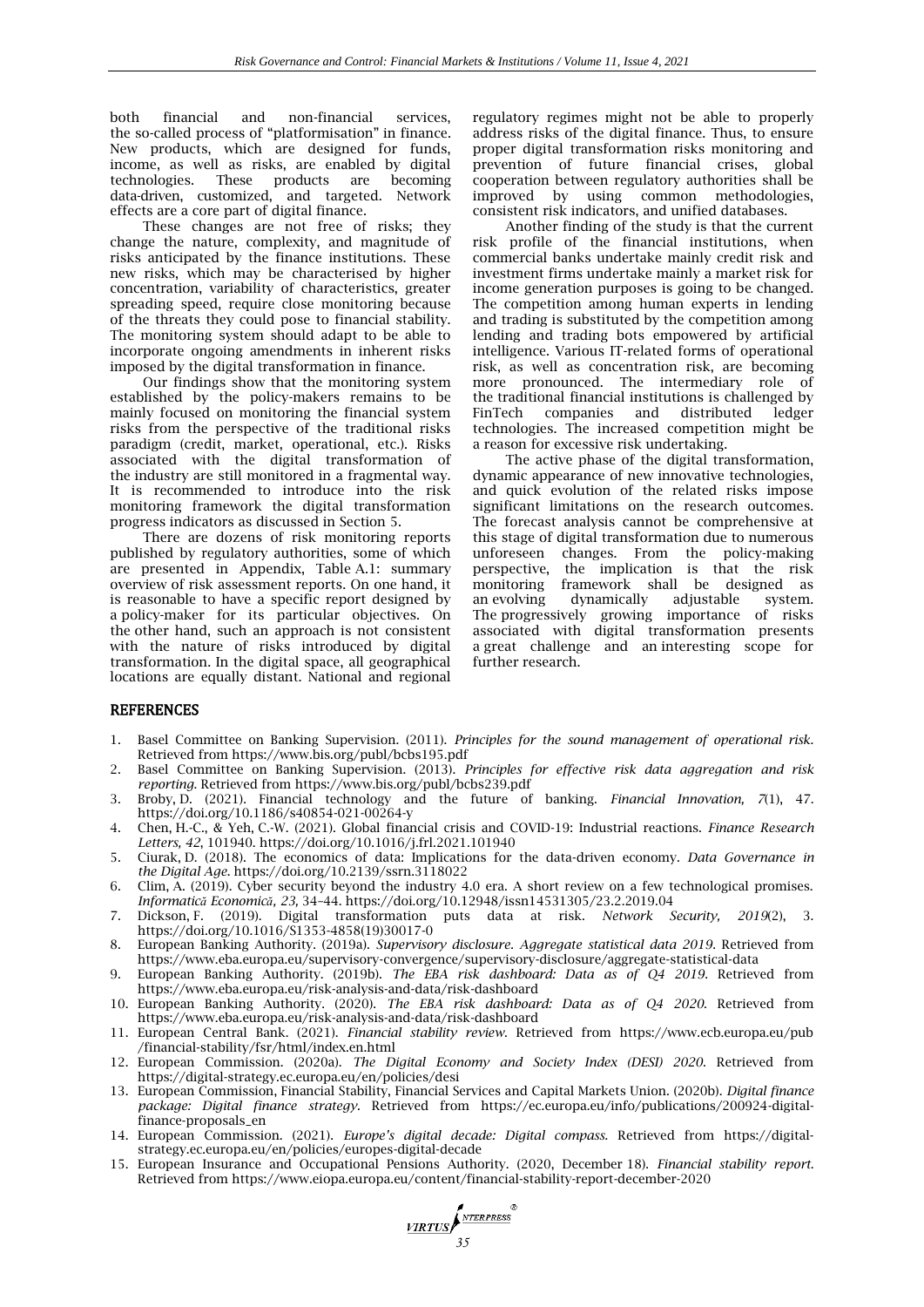- 16. European Insurance and Occupational Pensions Authority. (2021). *Risk dashboard of April 2021 (Q4-2020 Solvency II Data).* Retrieved fro[m https://www.eiopa.europa.eu/risk-dashboards-previous-publications](https://www.eiopa.europa.eu/risk-dashboards-previous-publications)
- 17. European Securities and Markets Authority. (2021a). *ESMA risk dashboard of June 2021, No. 1*. Retrieved from https://www.esma.europa.eu/sites/default/files/esma50-165-1761\_risk\_dashboard\_no\_1\_2021.pdf
- 18. European Securities and Markets Authority. (2021b). *ESMA report on trends, risks and vulnerabilities, No. 1 2021.* Retrieved from [https://www.esma.europa.eu/sites/default/files/library/esma50-165-1524\\_trv\\_1\\_2021.pdf](https://www.esma.europa.eu/sites/default/files/library/esma50-165-1524_trv_1_2021.pdf)
- 19. European Systemic Risk Board (2020b). *Systemic cyber risk report as of February 2020*. Retrieved from <https://www.esrb.europa.eu/pub/reports/html/index.en.html>
- 20. European Systemic Risk Board. (2020a). *EU non-bank financial intermediation risk monitor No. 5/October 2020*. Retrieved fro[m https://www.esrb.europa.eu/pub/reports/nbfi\\_monitor/html/index.en.html](https://www.esrb.europa.eu/pub/reports/nbfi_monitor/html/index.en.html)
- 21. European Systemic Risk Board. (2021a). *The ESRB risk dashboard as of March 2021 (Issue 35)*. Retrieved from <https://www.esrb.europa.eu/pub/rd/html/index.en.html>
- 22. European Systemic Risk Board. (2021b). *Lower for longer — Macroprudential policy issues arising from the low interest rate environment*. Retrieved from<https://www.esrb.europa.eu/pub/reports/html/index.en.html>
- 23. Federal Financial Supervisory Authority, & Deutsche Bundesbank. (2019). *Supervisory disclosure. Statistical data on 2019.* Retrieved from <https://www.supervisory-disclosure.de/supervisory-en/statistical-data>
- 24. Fenwick, M., & Vermeulen, E. P. (2020). *The end of the corporation: Transformation in corporate governance*. In M. Y. Kuznetsov & M. I. Nikishova (Eds.), *Challenges and opportunities of corporate governance transformation in the digital era.* <https://doi.org/10.4018/978-1-7998-2011-6.ch001>
- 25. Financial Stability Board. (2020). *Global monitoring report on non-bank financial intermediation 2020*. Retrieved from<https://www.fsb.org/2020/12/global-monitoring-report-on-non-bank-financial-intermediation-2020/>
- 26. Financial Stability Board. (2021). *FSB work programme for 2021*. Retrieved from [https://www.fsb.org/2021/01/fsb](https://www.fsb.org/2021/01/fsb-work-programme-for-2021/)[work-programme-for-2021/](https://www.fsb.org/2021/01/fsb-work-programme-for-2021/)
- 27. Galaz, V., Centeno, M. A., Callahan, P. W., Causevic, A., Patterson, T., Brass, I., … Levy, K. (2021). Artificial intelligence, systemic risks, and sustainability. *Technology in Society, 67*, 101741[. https://doi.org/10.1016/j.techsoc.2021.101741](https://doi.org/10.1016/j.techsoc.2021.101741)
- 28. Gimpel, H., & Schmied, F. (2019). Risks and side effects of digitalization: A multi-level taxonomy of the adverse effects of using digital technologies and media. *Proceedings of the 27th European Conference on Information Systems (ECIS), 145.* Retrieved from [https://aisel.aisnet.org/ecis2019\\_rp/145](https://aisel.aisnet.org/ecis2019_rp/145)
- 29. International Monetary Fund. (2021). *Global financial stability report*. Retrieved from [https://www.imf.org](https://www.imf.org/en/publications/gfsr) [/en/publications/gfsr](https://www.imf.org/en/publications/gfsr)
- 30. Joint Committee. (2020). *Report on risks and vulnerabilities in the EU financial system*. Retrieved from <https://esas-joint-committee.europa.eu/Publications/2020-67-report-on-risks-and-vulnerabilities.pdf>
- 31. Joint Committee. (2021). *Report on risks and vulnerabilities in the EU financial system*. Retrieved from [https://www.esma.europa.eu/sites/default/files/library/jc\\_2021\\_27\\_jc\\_spring\\_2021\\_report\\_on\\_risks\\_and\\_vuln](https://www.esma.europa.eu/sites/default/files/library/jc_2021_27_jc_spring_2021_report_on_risks_and_vulnerabilities.pdf) [erabilities.pdf](https://www.esma.europa.eu/sites/default/files/library/jc_2021_27_jc_spring_2021_report_on_risks_and_vulnerabilities.pdf)
- 32. Meier, S., Rodriguez Gonzalez, M., & Kunze, F. (2021). The global financial crisis, the EMU sovereign debt crisis and international financial regulation: Lessons from a systematic literature review. *International Review of Law and Economics, 65*, 105945[. https://doi.org/10.1016/j.irle.2020.105945](https://doi.org/10.1016/j.irle.2020.105945)
- 33. Nikoloski, Z. (2011). Impact of financial crises on poverty in the developing world: An empirical approach.<br>The Journal of Development Studies, 47(11), 1757-1779. Retrieved from https://doi.org/10.1080 *The Journal of Development Studies, 47*(11), 1757–1779. Retrieved from [https://doi.org/10.1080](https://doi.org/10.1080/00220388.2011.561329) [/00220388.2011.561329](https://doi.org/10.1080/00220388.2011.561329)
- 34. Reddy, S. K., & Reinartz, W. (2017). Digital transformation and value creation: Sea change ahead. *GfK Marketing Intelligence Review, 9*(1), 10–17[. https://doi.org/10.1515/gfkmir-2017-0002](https://doi.org/10.1515/gfkmir-2017-0002)
- 35. Remolina, N. (2019). *Open banking: Regulatory challenges for a new form of financial intermediation in a data-driven world* (SMU Centre for AI & Data Governance Research Paper No.2019/05)[. https://doi.org/10.2139/ssrn.3475019](https://doi.org/10.2139/ssrn.3475019)
- 36. Rewilak, J. (2017). The impact of financial crises on the poor. *Journal of International Development, 30*(1), 3–19. <https://doi.org/10.1002/jid.3334>
- 37. Sergeev, A., Arner, D. W., & Charamba, K. (2021). *Policymakers, BigFintechs and the United Nations Sustainable Development Goals* (Dialogue on Global Digital Finance Governance Paper Series, Technical Paper 3.1). <https://doi.org/10.2139/ssrn.3870612>
- 38. Van Dijk, M. A. (2013). *The social costs of financial crises*.<https://doi.org/10.2139/ssrn.2278526>
- 39. Vanini, P., & Broumandi, S. (2018). *Banking transformation*[. https://doi.org/10.2139/ssrn.2221266](https://doi.org/10.2139/ssrn.2221266)
- 40. Verhoef, P. C., Broekhuizen, T., Bart, Y., Bhattacharya, A., Qi Dong, J., Fabian, N., & Haenlein, M. (2021). Digital transformation: A multidisciplinary reflection and research agenda. *Journal of Business Research, 122*, 889–901. Retrieved from <https://doi.org/10.1016/j.jbusres.2019.09.022>
- 41. World Bank. (2016). *World development report 2016: Digital dividends*. Retrieved from [https://www.worldbank.org](https://www.worldbank.org/en/publication/wdr2016) [/en/publication/wdr2016](https://www.worldbank.org/en/publication/wdr2016)
- 42. World Bank. (2018). *Data for development: An evaluation of World Bank support for data and statistical capacity*. Retrieved fro[m https://ieg.worldbankgroup.org/evaluations/data-for-development](https://ieg.worldbankgroup.org/evaluations/data-for-development)
- 43. World Bank. (2021). *World development report 2021: Data for better lives*. Retrieved from [https://www.worldbank.org](https://www.worldbank.org/en/publication/wdr2021) [/en/publication/wdr2021](https://www.worldbank.org/en/publication/wdr2021)
- 44. World Economic Forum. (2021). *Global risks report 2021*. Retrieved from [https://www3.weforum.org](https://www3.weforum.org/docs/WEF_The_Global_Risks_Report_2021.pdf) [/docs/WEF\\_The\\_Global\\_Risks\\_Report\\_2021.pdf](https://www3.weforum.org/docs/WEF_The_Global_Risks_Report_2021.pdf)
- 45. Wysokińska, Z. (2021). Przegląd wpływu transformacji cyfrowej na gospodarkę światową i europejską [A review of the impact of the digital transformation on the global and European economy]. *Comparative Economic Research. Central and Eastern Europe, 24*(3), 75–92. Retrieved from<https://doi.org/10.18778/1508-2008.24.22>

*VIRTUS*